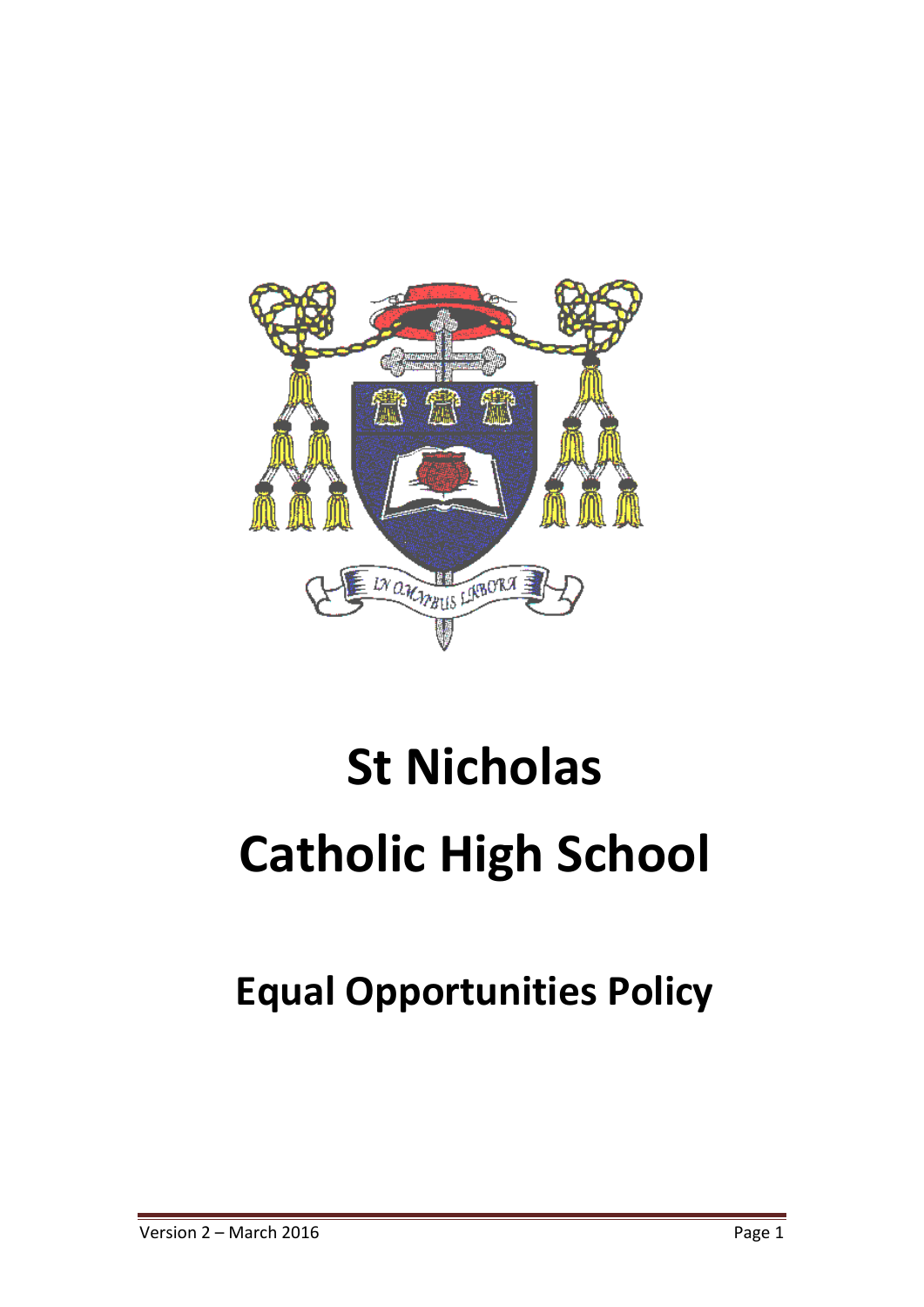### **Rationale**

The community of St Nicholas Catholic High School believes each child and adult working here is unique, has rights and responsibilities and should be treated with respect. This means that the school is committed to combating discrimination and harassment of any description, as specified in the Mission Statement when it refers to a 'Christian Community'. The school will actively promote racial equality and harmony through all aspects of school life. This policy permeates all other school policies.

#### **Purposes**

- To provide entitlements for each student and each member of staff;
- To provide a curriculum and associated resources which meet the entitlements of each student;
- To ensure that the school acts in the best interests of all students, including those who have special educational needs;
- To provide an environment which recognises the rights and responsibilities of each person irrespective of race, gender, and physical or intellectual ability;
- To tackle racism and discrimination and promote racial equality and good race relations;
- To develop an understanding of conscious and unwitting racism and other forms of discrimination, particularly with regard to the use of language.

#### **Guidelines**

- 1 Entitlement for all students
	- 1.1 The school recognises that each student must have the opportunity to share in the full experiences offered by the school.
	- 1.2 The school will seek equality of opportunity in terms of provision and treatment for all students regardless of physical or intellectual ability, gender or ethnic background.
	- 1.3 The physical environment will be reviewed at least annually, in order to improve access for all students, subject to constraints which may apply from time to time.
- 2 The Curriculum
	- 2.1 The curriculum offered should take into account the requirements for equal opportunities, seek to apportion homework and coursework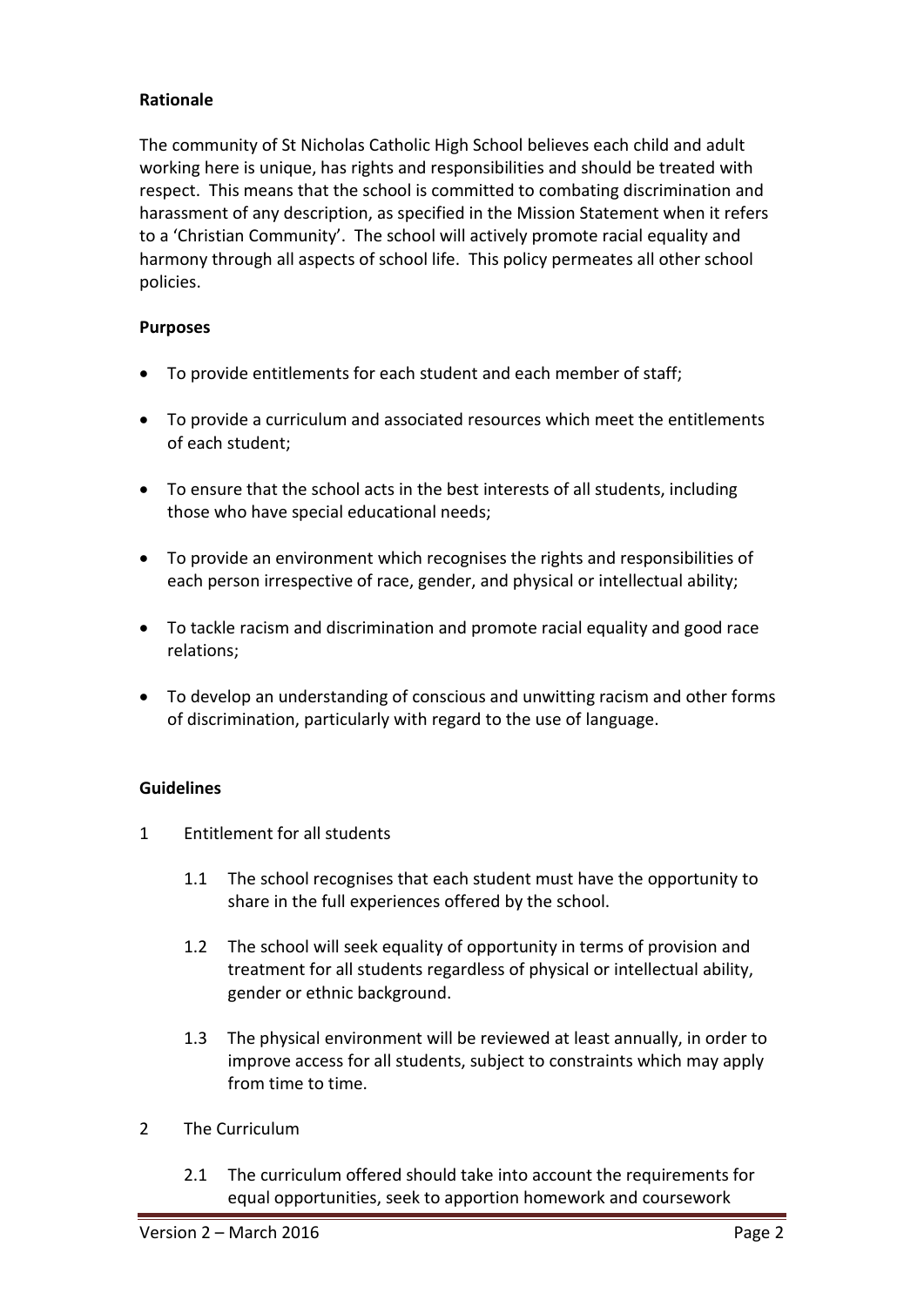(where relevant) demands accordingly, and be in keeping with current legislation.

- 2.2 Curriculum reviews will assist in maintaining a fair and balanced curriculum accessible to all.
- 2.3 Resource materials used to deliver the curriculum will be subject to reappraisal to ensure freedom from bias. However the nature of some material may be inherently biased and the professional judgement of the teacher will be exercised in how such materials are approached.
- 2.4 Departments are responsible for monitoring subject schemes of learning, resources and teaching methods to meet the needs of students.
- 2.5 Wherever appropriate INSET time may be used to develop equal opportunity awareness and tackle issues such as race, gender, disability and different learning styles.
- 3 Students with Special Educational Needs
	- 3.1 The school recognises the need to provide appropriate access to the curriculum for students with special needs, including the gifted and talented, and those who have English as an additional language (EAL) working in a co-operative partnership with Parents.
	- 3.2 Departments shall ensure that the needs of such students (see 3.1) are met, in terms of resources, teaching methods, teacher responses to students' work, any disapplication of the curriculum and placement in appropriate teaching groups.
	- 3.3 Where appropriate, extra support will be provided from the Special Needs resources.
	- 3.4 The school recognises that each pupil may have special needs of some description at different times, in these circumstances the school will seek to respond effectively, within the constraints which may apply at any one time.
- 4 Multi-Cultural Education
	- 4.1 As part of the development of equal opportunities within school students are encouraged to address multi-cultural issues, either via PSHEE, including global citizenship issues, through links with other countries and communities through charity fundraising or within subjects. (All such issues are approached on the basis of Christian teaching and Catholic status of the school).
	- 4.2 The curriculum should address multi-cultural issues whenever appropriate. This may be difficult in some subject areas, but staff must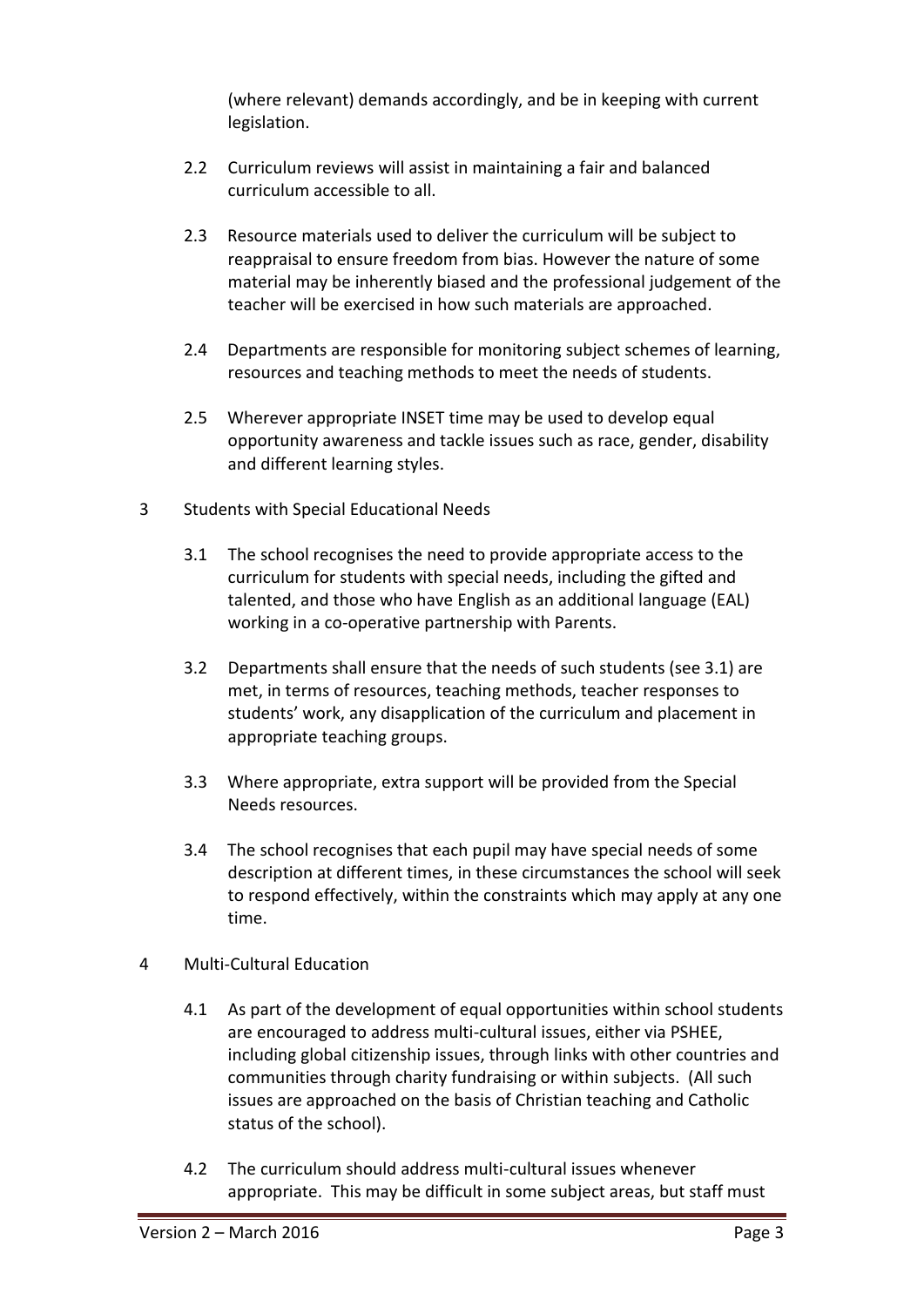always be aware of this element of equal opportunities, promoting an understanding of cultural diversity and celebrating the contributions made by different ethnic groups.

- 4.3 All resources should be free from racial bias or racial stereotyping. Where the nature of some material may be inherently biased the professional judgement of the teacher will be exercised in how such materials are approached between different racial groups.
- 4.4 The school seeks to safeguard the rights of each person, members of all ethnic and national groups represented in the school community, including travellers, asylum seekers and refugees. The school will be proactive in providing an educational experience which promotes an understanding of, and harmony between, different racial groups. The school takes a clear anti-racist stance; the code of conduct and behaviour policy are explicit with regards to the way in which we treat other people; the school will apply sanctions as is considered necessary regarding this and any other forms of un-Christian behaviour and attitudes. Any instance of racist language or behaviour from any member of the school community, including parents, visitors and contractors must be reported in writing to the Head or Deputy at the earliest opportunity and no later than one school day of it occurring. Every breach of the policy will be considered in the light of the particular circumstances and, if pupils were involved, taking into account their age and the nature of the breach. Support from outside agencies will be sought as appropriate.
- 4.5 Key Stage Leaders will monitor the progress and attainment of students from minority ethnic groups, and initiate any action which might be necessary.

#### 5 Gender

- 5.1 The school reviews aspects of school life, such as the subject choices available to students and the appropriateness of single teaching groups in some areas of the curriculum, from the perspective of gender.
- 5.2 Gender issues are studied in key areas of the curriculum, for example, English and Religious Education. All subject areas are expected to address gender stereotyping when it arises in their course of study.
- 5.3 All resources should be free from gender bias or stereotyping. Where the nature of some material may be inherently biased the professional judgement of the teacher will be exercised in how such materials are approached.
- 6 Careers Education and the Connexions Service
	- 6.1 Sexual stereotyping in careers will be eradicated.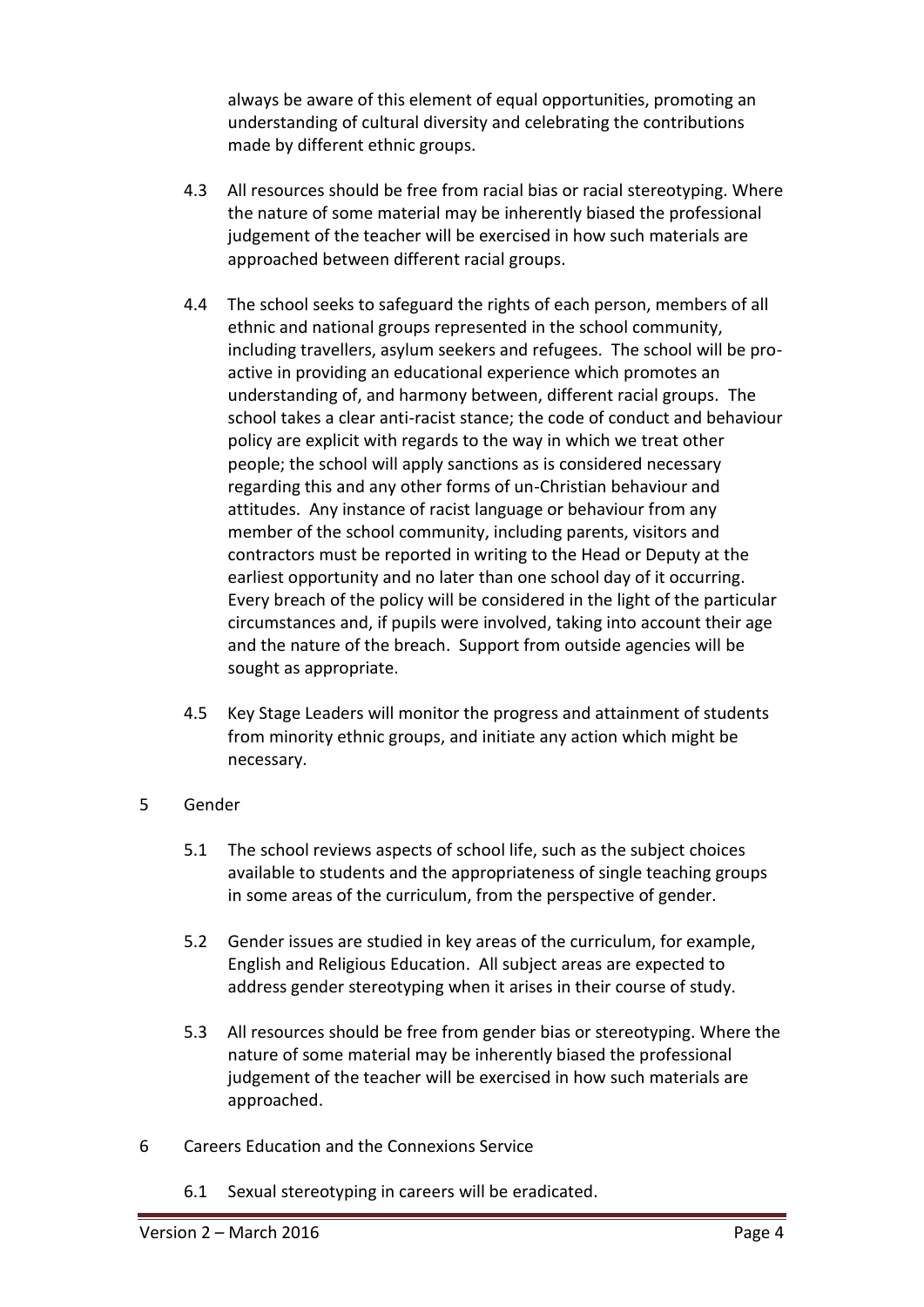- 6.2 The school will promote a wide range of opportunities for students in a non-prejudicial manner.
- 7 Entitlement for all Staff
	- 7.1 The school is committed to being an equal opportunities employer, such commitment is based on the Christian ethos and Catholic teaching upon which the school is based.
	- 7.2 As well as recognising the need for student equality, the school is committed to equality of opportunity with regard to all staff in all aspects of school life.
	- 7.3 The Performance Management system will be based on the principle of equal opportunities for all staff. Training needs will be identified within the process of Performance Management.
	- 7.4 Where appointments are concerned the Governors will follow all legislative requirements and appoint the candidate who fits the needs of the school most effectively.
- 8.1 Harassment of any description will be dealt with within other policies, eg School Behaviour Policy, Code of Conduct, Rewards and Sanctions and follow procedures found therein. Victims will be supported in the Pastoral and Chaplaincy Programmes of the school.
- 9.1 This policy is a basic reference point for all other policies adopted by the school.

#### **Conclusion**

Our Equal Opportunities Policy covers a wide range of issues and has clearly defined links with other school policies (including the Behaviour Policy and Code of Conduct). The policy serves the school in being explicit about the rights and responsibilities within the school community; it is based on the foundation of the school mission statement.

**Notes:** The definition of racism is that published in the Macpherson Report 1999 'Racism in general terms consists of conduct or words or practices which disadvantage or advantage people because of their colour, culture or ethnic origin. In its more subtle form it is as damaging as in its overt form'.